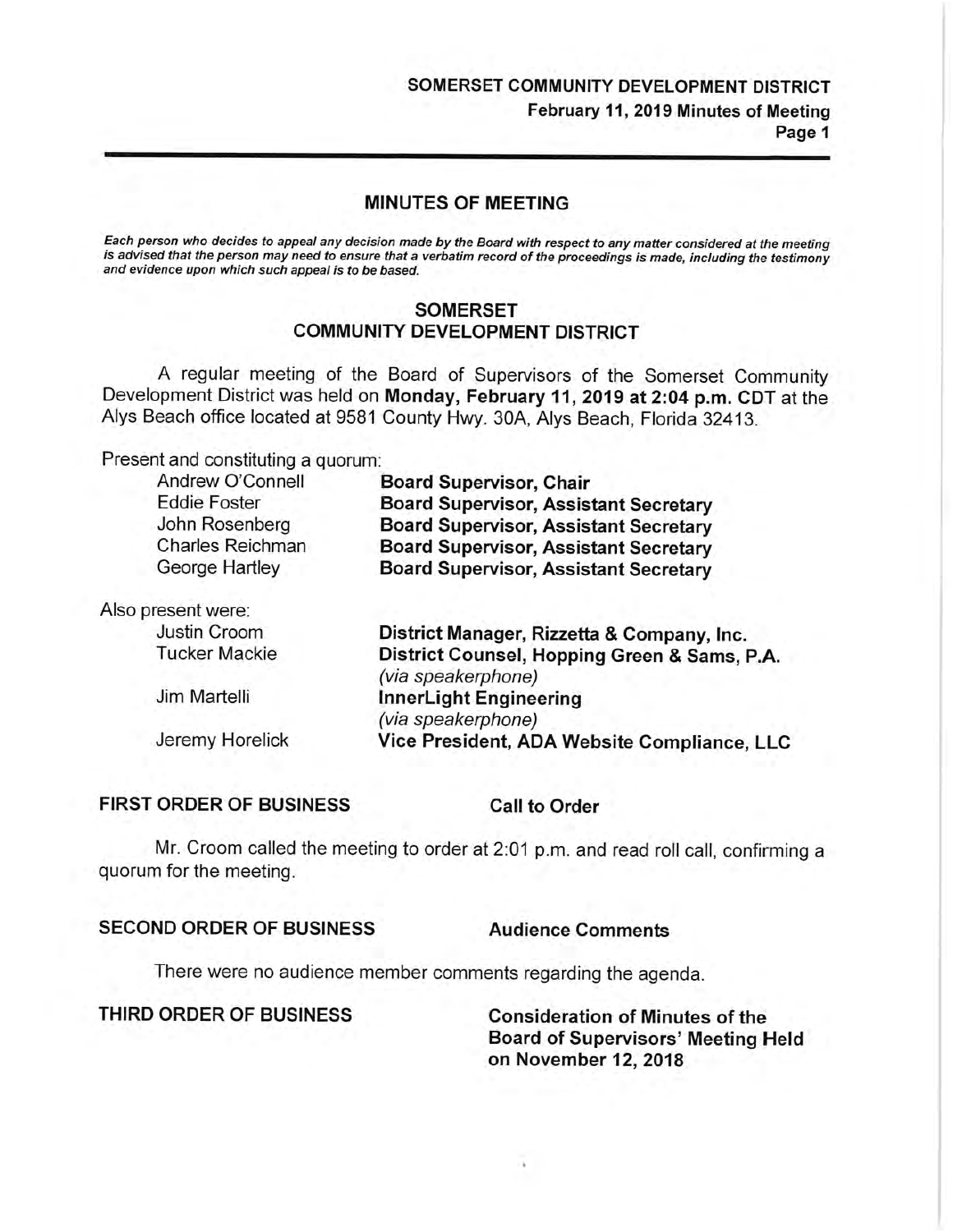Mr. Croom stated that the minutes were reviewed by District Counsel.

On a Motion by Mr. Hartley, seconded by Mr. O'Connell, with all in favor, the Board of Supervisors approved the Minutes of the Board of Supervisors' Meeting Held on November 12, 2018, for the Somerset Community Development District.

#### **FOURTH ORDER OF BUSINESS Consideration of Minutes of the**

**Landowners' Meeting Held on November 12, 2018** 

Mr. Croom presented the Board with the Landowners' Minutes.

On a Motion by Mr. O'Connell, seconded by Mr. Rosenberg, with all in favor, the Board of Supervisors approved the Minutes of the Landowners' Meeting Held on November 12, 2018, for the Somerset Community Development District.

#### **FIFTH ORDER OF BUSINESS Ratification of Operation and**

**Maintenance Expenditures for October through December 2018** 

Mr. Croom reviewed the expenditures for October through December 2018.

On a Motion by Mr. O'Connell, seconded by Mr. Rosenberg, with all in favor, the Board of Supervisors Ratified Operation and Maintenance Expenditures for October ([\\$30,272.69](https://30,272.69)), November (\$[19,250.13](https://19,250.13)) and December 2018 (\$[8,854.06](https://8,854.06)), for the Somerset Community Development District.

**SIXTH ORDER OF BUSINESS Presentation of ADA Website Compliance and Accessibility Proposal** 

Mr. Horelick from ADA Site Compliance, LLC presented the ADA Website Compliance and Accessibility Proposal to the Board. He advised that there are two options to the proposal.

Discussion ensued.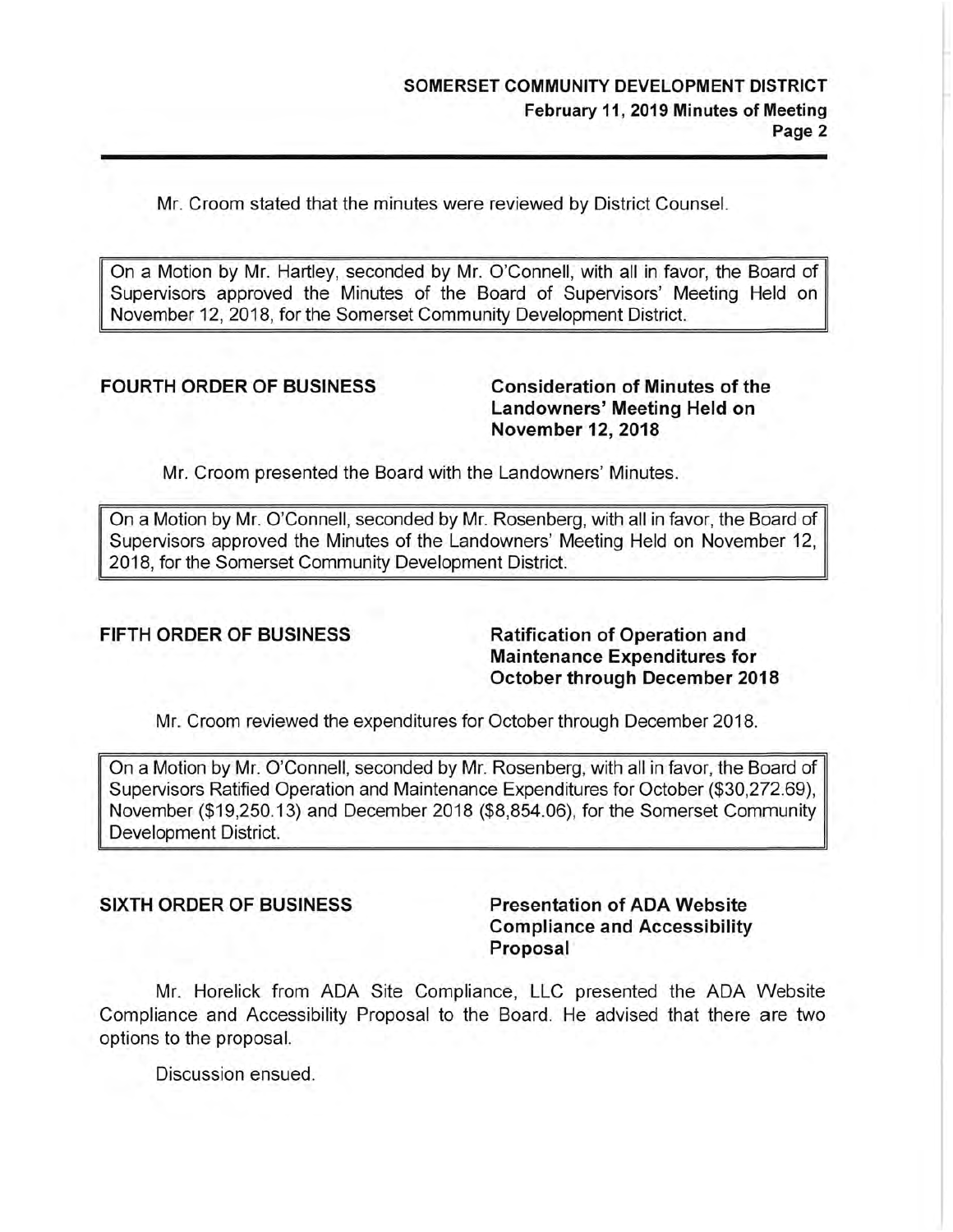#### **SEVENTH ORDER OF BUSINESS Consideration of Master Service**

# **Agreement ADA Site Compliance LLC**

Option two (2) was further discussed. It will take about a month to migrate all documents over. The site will look slightly different but will still have the same tabs and overall functions as it currently does.

Counsel advised that she is currently reviewing and making changes to the agreement.

On a Motion by Mr. O'Connell, seconded by Mr. Hartley, with all in favor, the Board of Supervisors Accepted Option 2 of the ADA Website Compliance and Accessibility Proposal subject to District Counsel review, for the Somerset Community Development District.

**EIGHTH ORDER OF BUSINESS Consideration of Statement of Work** 

This item was not reviewed at this time.

#### **NINTH ORDER OF BUSINESS Staff Reports**

**A. District Counsel** 

District Counsel has nothing to report at this time.

## **B. District Engineer**

District Engineer was not present.

### **C. District Manager**

Mr. Croom advised that the next meeting is scheduled for May 13, 2019 at 2:00 p.m.

# **TENTH ORDER OF BUSINESS Supervisor Requests**

There were no requests from the Supervisors.